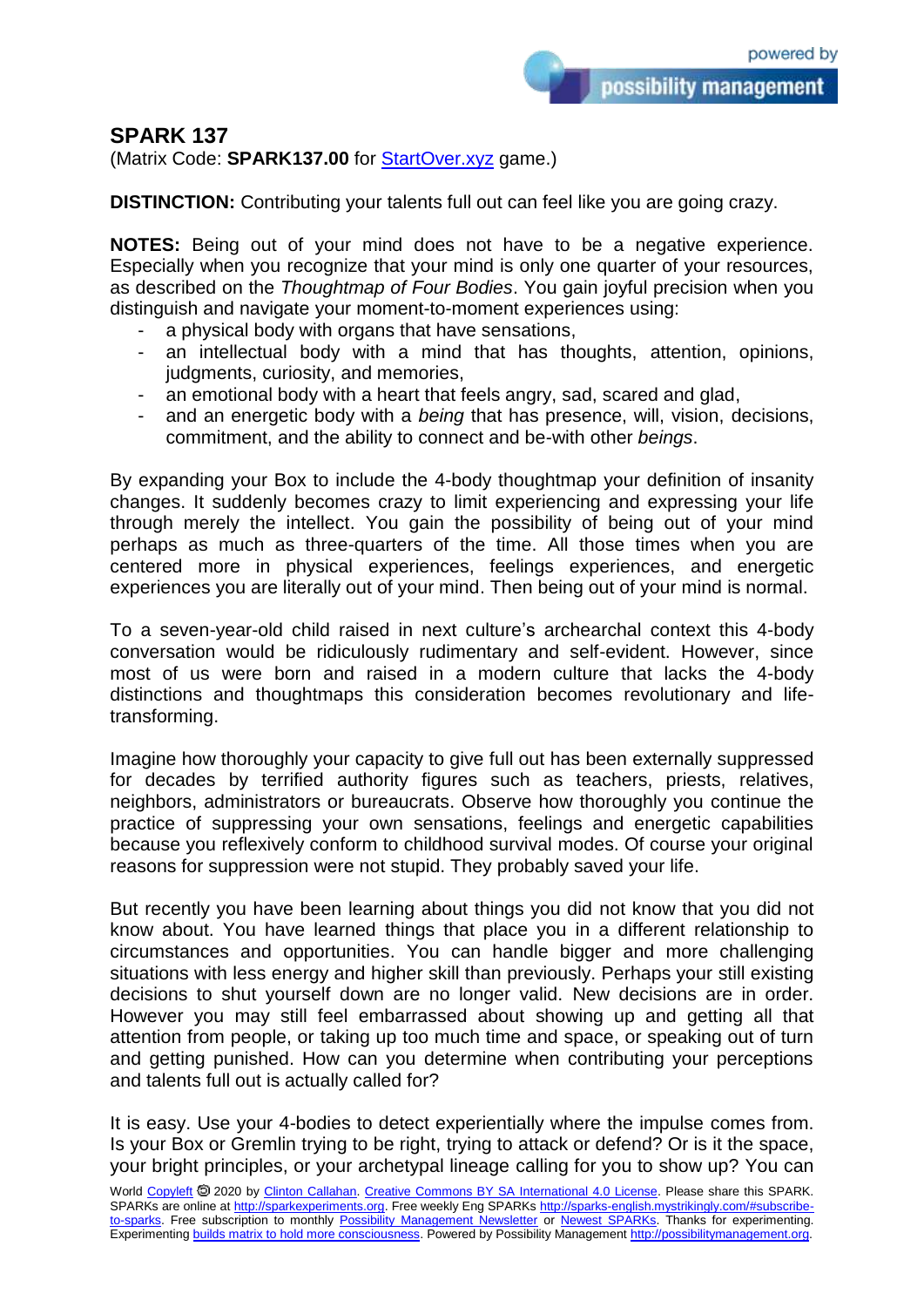detect what the purpose is by experiencing the impulse like an arrow. The arrow was shot from somewhere. Follow the impulse back to its source and you will find the original intention.

It will take some practice to start depending on your "crazy" impulses. Here are some purposes to start going full out crazy with your feelings, your clear and passionate vision speaking, and your radically honest insights:

- To demonstrate what levels of energy are possible for human beings.
- To paint the bright possible future of your project or community.
- To invisibly hold yourself back while holding space and encouraging others to use their crazy resources to speak out and show up.
- To give powerful and immediate feedback and coaching to leaders as coursecorrection so they can unleash even more talents for the benefit of all.

Thinking that you need to like yourself or believe in yourself before you can deliver your full 4-body resources assumes that God made a mistake. You are not a mistake. Your full powers are needed by others, just like you need them to use theirs.

If you can apply even one distinction from Possibility Management you are almost a super-hero in modern culture. For example, if you can detect low drama and help people learn how to avoid or exit low dramas in their life, or if you can distinguish Gremlin and help people put their Gremlins on a conscious feeding schedule and give their Gremlins interesting jobs to do, or if you can detect mixed feelings and help people unmix their feelings so that depression or hysteria or despair or melancholy just vanish into their component feelings, *these are all miracles!* You do miracles by making use of distinctions that are not available in the modern culture context. As Robert Heinlein said, *One man's "magic" is another man's engineering*.

Delivering your one distinction could be a full-time well-paid profession for you for the rest of your life and would benefit many thousands of people. Why would you hesitate to do that? Because you think you need to understand everything that has ever been discovered in Possibility Management first before you are qualified to deliver this one distinction? Because you think you must be a certified Possibility Trainer to help others with Possibility Management? *Gimme a break!*

If you identify yourself as your Box and think that is who you are, or if you imagine that your value comes from what you know, then you cannot allow something that is bigger and more resourceful than your Box or your mind to show up through you because where could it possibly be coming from? That would be crazy.

From another perspective, if you are willing to let talents that are inexplicably bigger than your Box or your mind come through you and serve people, when this happens it can feel like you have gone out of your mind. Which is true. The *you* that is showing up delivering the talents is not a *you* that the mind has the capacity to grasp.

It helps to recognize that crazy talents cannot show up without you being there. They need your eyes, your voice, your hands, and your perceptions so they can serve others in the material world. When you get out of your mind and let the bright principles show up through you the bright principles are grateful. They express their